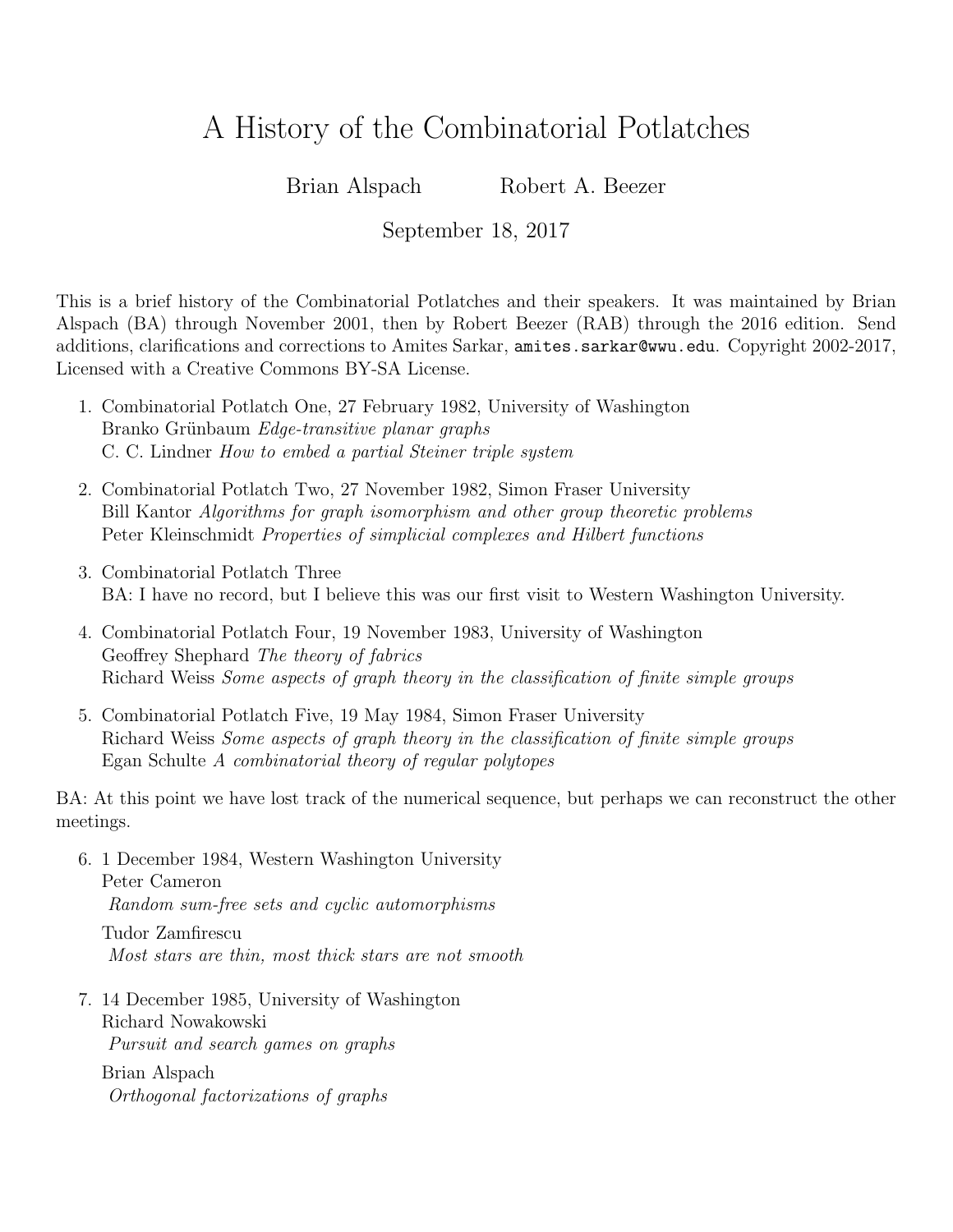8. 5 April 1986, Western Washington University Moshe Rosenfeld Data allocation problem: Or how to divide a square into rectangles Dave Kirkpatrick Algorithms for finding maximal vectors 9. 13 December 1986, University of British Columbia Bojan Mohar

Embeddings of infinite graphs

Peter Gritzman Finite packing and covering

10. 9 May 1987, Pacific Lutheran University Stan Wagon

Fourteen different  $(?)$  proofs of a result about tiling a rectangle

Don Chakerian How to fit an elephant into a small cube

- 11. 28 November 1987, Simon Fraser University J.-C. Bermond DeBruijn-Kautz networks
	- H. S. Wilf The exponential formula: Combinatorics' best kept secret
- 12. 9 December 1989, University of Washington

Joan P. Hutchinson When does a graph contain a spanning tree with no vertex of degree 2? (And why would you want to know this?)

Charles J. Colburn Intersections and supports of designs

- 13. 12 January 1991, Simon Fraser University C.C. Chen, National University of Singapore The edge-toughness of a graph and of its complement Peter Horak, Bratislava Transversals and matroids
- 14. 25 January 1992, University of Puget Sound Jason Rush, University of Washington Very dense packings of spheres and other shapes in Euclidean n-space Jarek Nešetril Dimension and boolean dimension
- 15. 11 February 1995, Simon Fraser University Mike Fellows Coping with intractability: The parametric point of view

Anna Karlin Randomized and multipointer paging with locality of reference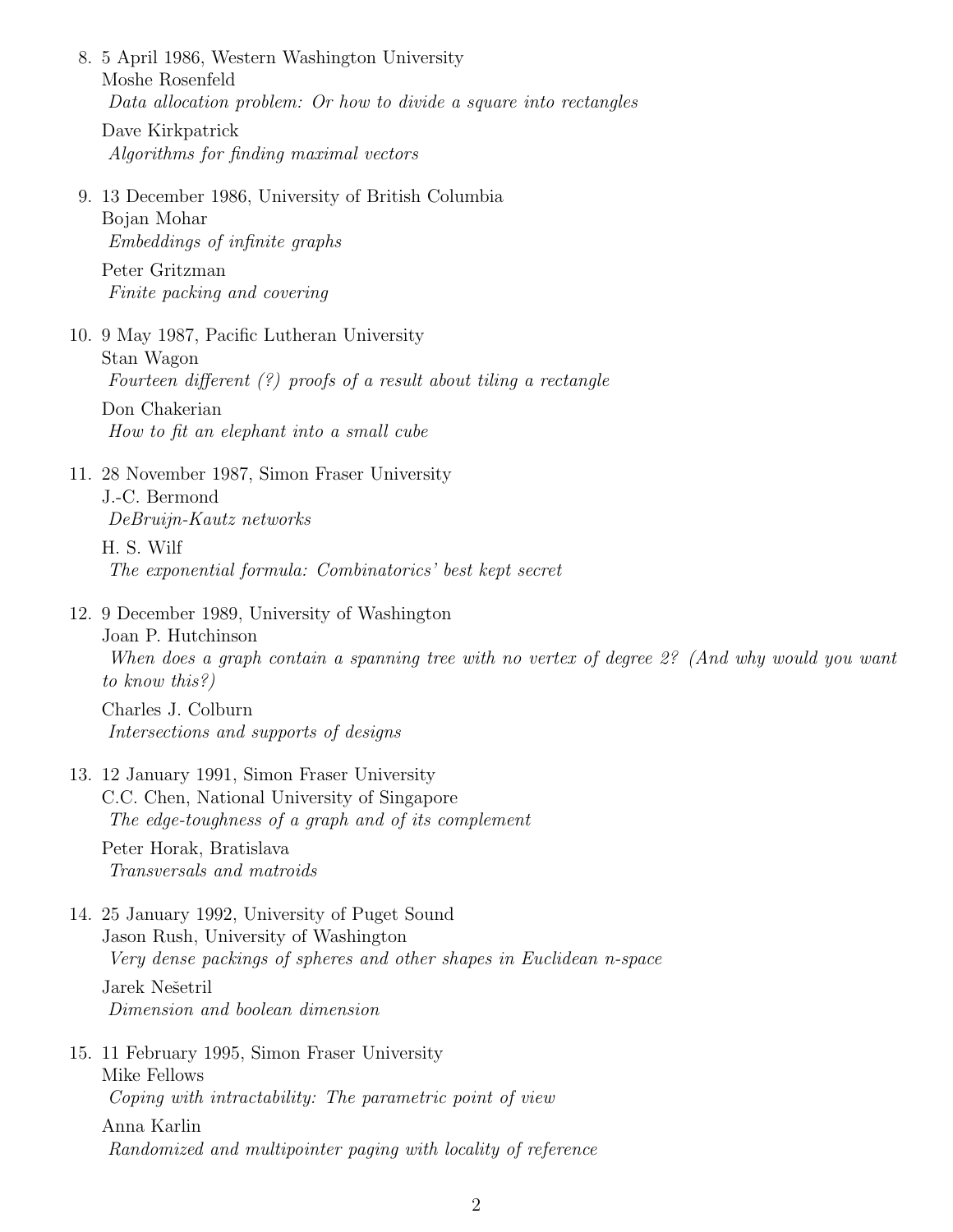16. 11 May 1996, Pacific Lutheran University Dick Karp Error-Resilient molecular computation Gene Luks, University of Oregon Algorithmic applications of the simple groups classifications

17. 24 May 1997, Simon Fraser University (Harbour Centre Campus) Gary MacGillivray, University of Victoria The achromatic number of graphs

Kathie Cameron

Disjoint monotone paths in simple regions: Existence, uniqueness, min-max relations, algorithms and applications

Peter Hamburger A graph-theoretic approach to problems in elementary and combinatorial geometry

18. 16 February 2002, University of Puget Sound, Brian Alspach, University of Regina and Simon Fraser University Group actions and hamilton decompositions of complete graphs

Brett Stevens, Carleton University (Ottawa) On universal cycles of k-sets of an n-set

Jonathan Jedwab, Simon Fraser University Combinatorial design theory and the IEEE 802.12 transmission code

19. 9 November 2002, University of Victoria, Main Campus Andrzej Proskurowski, University of Oregon Width parameters of graphs and discrete optimization problems

Branko Grunbaum, University of Washington Polyhedra: Combinatorial and geometric

Jozef Siran, Slovak University of Technology Links between graph theory, group theory, geometry, Riemann surfaces, and Galois theory

20. 8 November 2003, University of Victoria, Downtown Campus Steph van Wilgenburg, University of British Columbia (Vancouver) Enumerative properties of Ferrers graphs

Peter Horak, University of Washington (Tacoma) Graph theory as an integral part of mathematics

Rick Brewster, University College of the Cariboo (Kamloops) Categorical aspects of graph homomorphisms

Zdenek Ryjacek, University of Western Bohemia (Czech Republic) Closure concepts, contractible subgraphs and hamiltonian properties of line graphs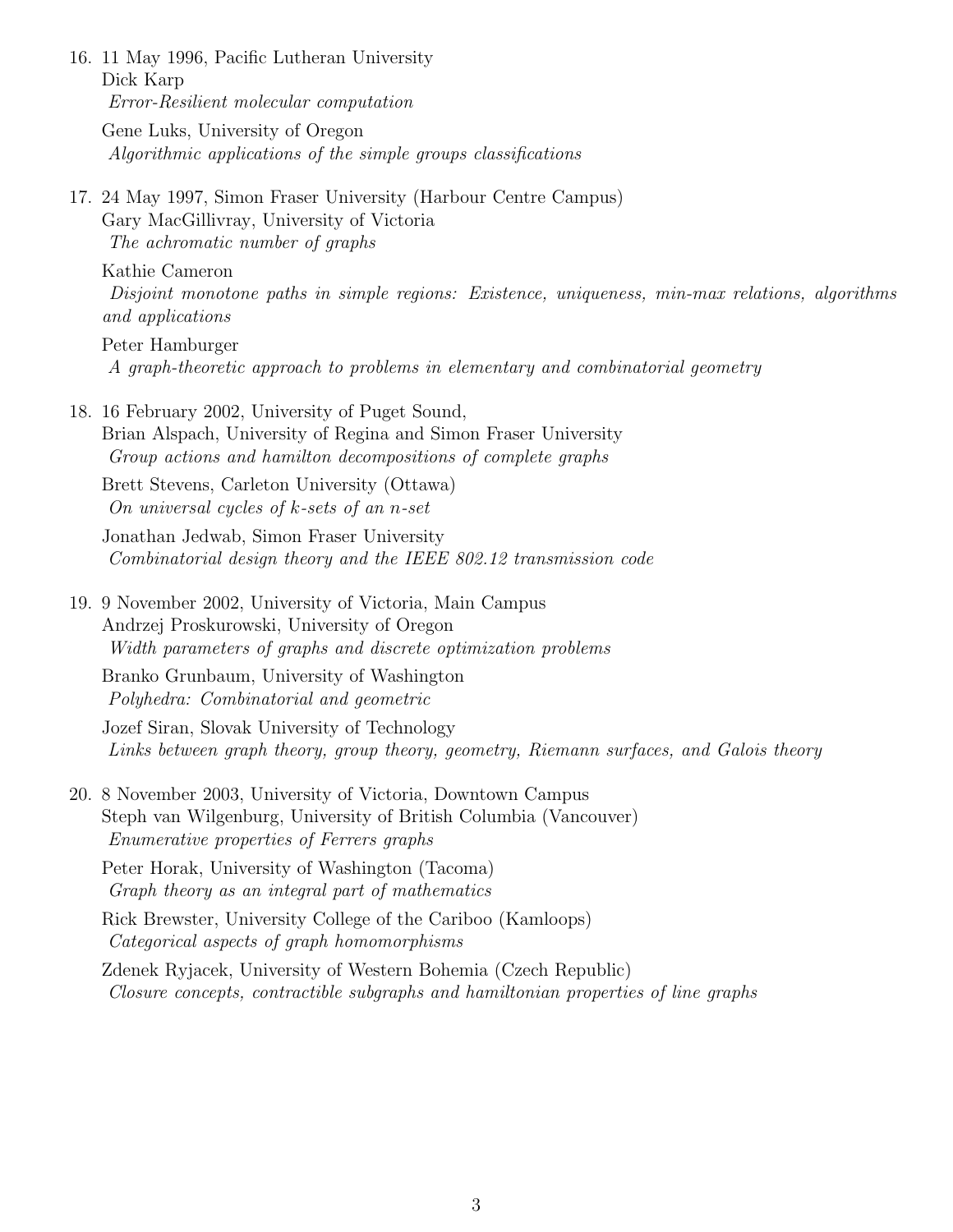- 21. 20 November 2004, Simon Fraser University, Harbour Centre Campus John Gimbel, University of Alaska (Fairbanks) The traveling sales rep gets into abelian groups Xuding Zhu, National Sun Yat-sen University (Taiwan) The game chromatic number of a graph Jozsef Solymosi, University of British Columbia (Vancouver) Bounds on incidences and problems from additive number theory
- 22. 19 November 2005, Seattle University Bojan Mohar, University of Ljubljana (Slovenia) and Simon Fraser University Small separations in symmetric graphs

Jenny Quinn, Occidental College and University of Puget Sound Determinants via determined ants

John Caughman, Portland State University How distance-regular graphs got all tangled up with the theory of knots

23. 11 November 2006, Portland State University Richard A. Brualdi, University of Wisconsin at Madison The Bruhat order for  $(0,1)$ -matrices

Gary Gordon, Lafayette College Graph polynomials for you; graph polynomials for me

Matt De Vos, Simon Fraser University Sumsets and subsequence sums

24. 29 September 2007, University of Victoria Manley Perkel, University of Puget Sound Antibandwidth and cyclic antibandwidth of Kneser graphs

John Moon, University of Alberta On the number of proper nodes in rooted trees

Anthony Quas, University of Victoria Distances in positive density sets

25. 22 November 2008, University of Puget Sound Eric Fusy, University of British Columbia Bijective links on planar maps via orientations

Chuck Dunn, Linfield College Complete multipartite graphs and the relaxed coloring game

Ioana Dumitriu, University of Washington Path counting and the moment method for random matrices or Fun with Walter and Theo

26. 21 November 2009, Simon Fraser University Glencora Borradaile, Oregon State University Graph constrained knapsack problems

Louis Deaett, University of Victoria New dimensions to graph coloring

Omer Angel, University of British Columbia Locally transitive graphs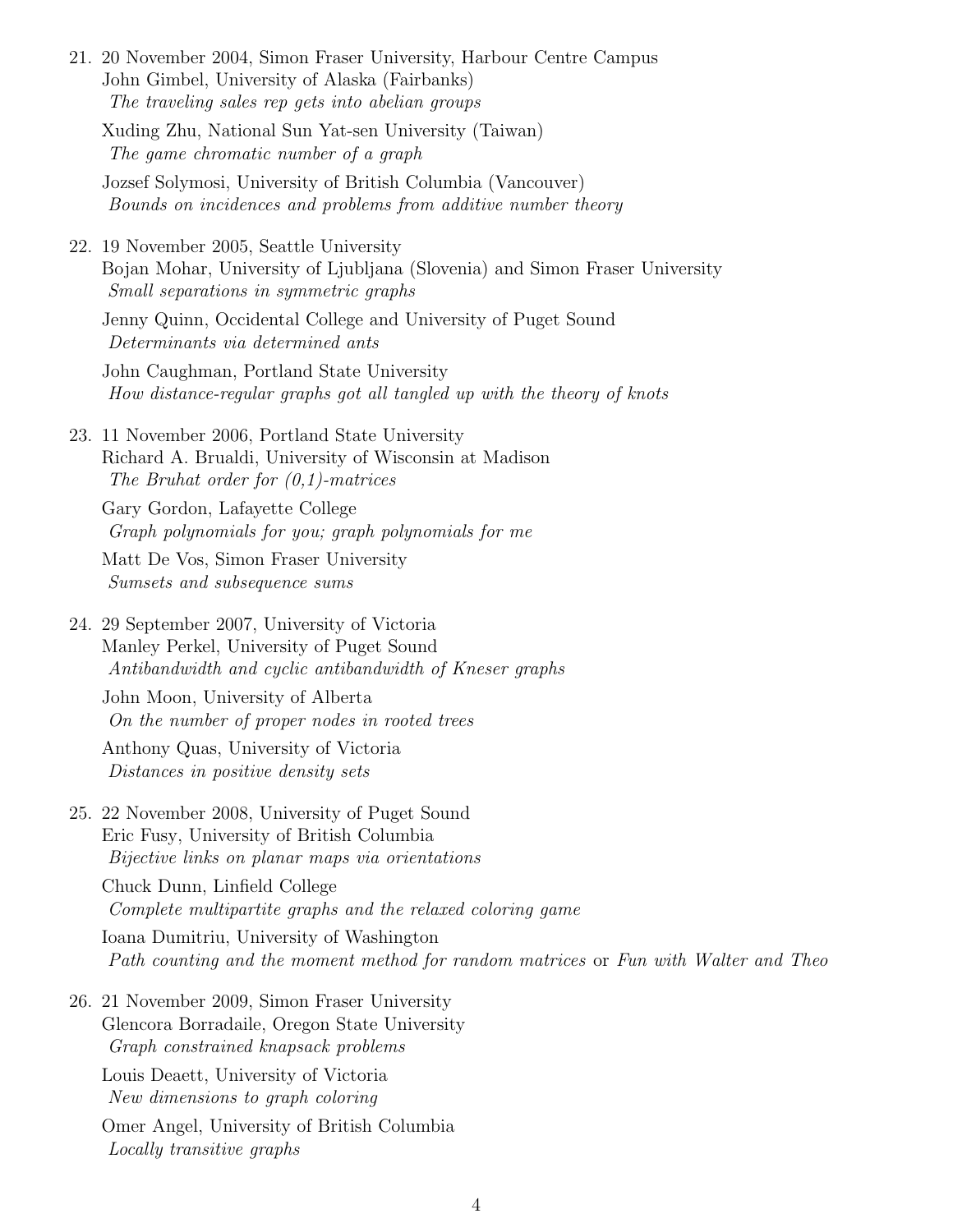- 27. 11 December 2010, Western Washington University Christine Kelley, University of Nebraska, Lincoln Codes from algebraic lifts of graphs Richard Guy, University of Calgary Some columns Martin Gardner might have written Kai-Uwe Schmidt, Simon Fraser University What's special about 0.3420...? How to increase the merit factor of binary sequences 28. 19 November 2011, Seattle University William Stein, University of Washington, Seattle Sage — Creating a viable free open source alternative to Magma, Maple, Mathematica and Matlab Josh Laison, Willamette University Obstacle numbers of graphs Peter Winkler, Dartmouth College Cop vs Drunk: Chasing the random walker on a graph
- 29. 17 November 2012, Simon Fraser University Chris Godsil, Waterloo University Continuous quantum walks on graphs

Dan Drake, University of Puget Sound Higher order matching polynomials and d-orthogonality

Ron Graham, University of California, San Diego The combinatorics of solving linear equations

30. 23 November 2013, University of Victoria Richard Hoshino, Quest University Applying combinatorics to inspire change

Dillon Mayhew, Victoria University of Wellington Characterizing representable matroids

Jeremie Lumbroso, Simon Fraser University Analytic random generation of combinatorial objects

31. 22 November 2014, Western Washington University Jane Butterfield, University of Victoria Line-of-sight pursuit in sweepable polygons

Steven Klee, Seattle University Face enumeration on simplicial complexes

Richard Anstee, University of British Columbia Forbidden configurations

32. 21 November 2015, University of British Columbia Kilian Raschel, Université de Tours A Human Proof of Gessel's Lattice Path Conjecture

Daniel Johnston, University of Montana On k-Ramsey Numbers of Graphs

Cory Palmer, University of Montana